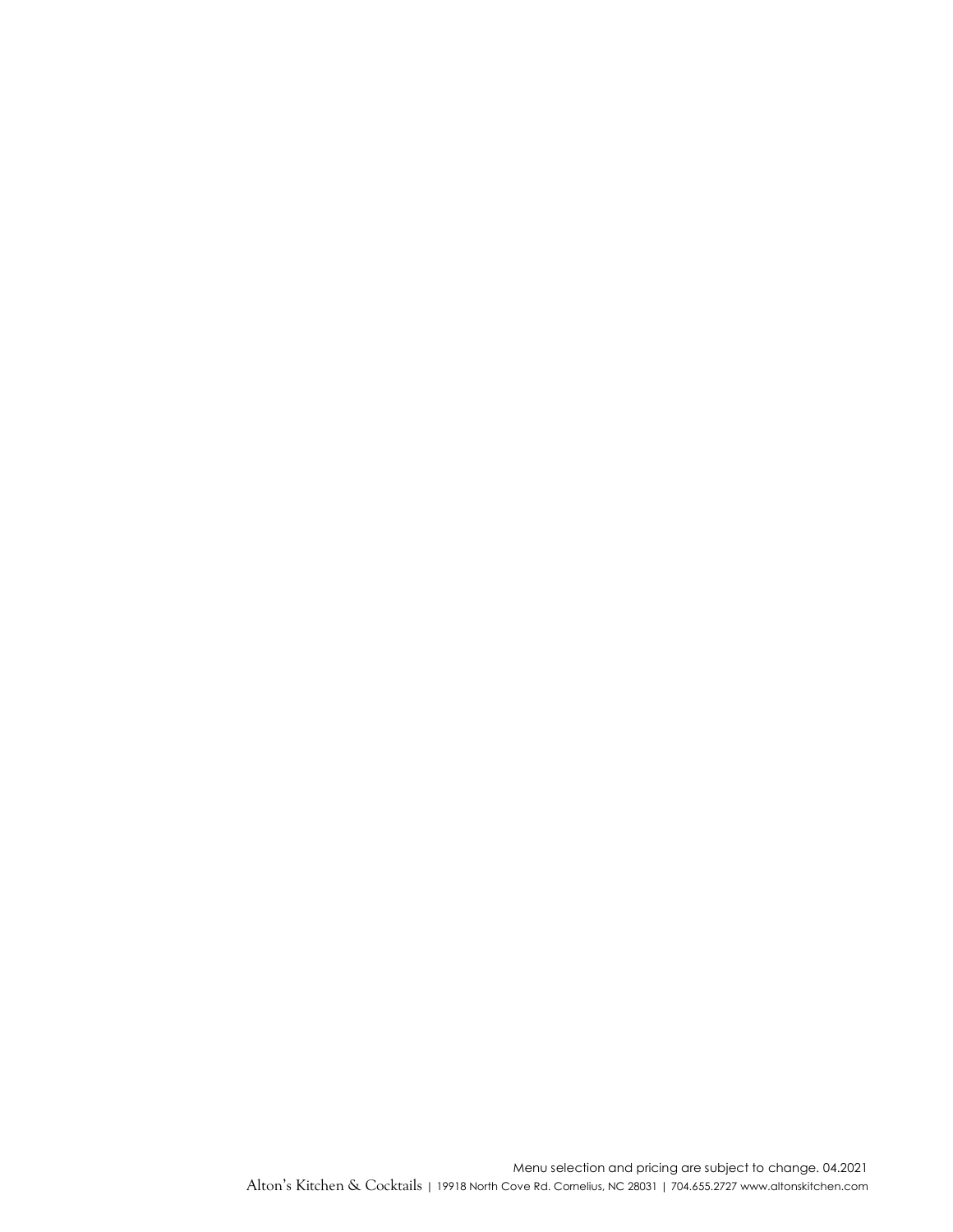# **January through November - Event Guidelines & Information**

Thank you for considering Alton's Kitchen & Cocktails for your gathering. The following pages provide information on our facility, event guidelines and menu options. Please don't hesitate to speak with our event coordinator concerning any questions you may have or to request a custom quote for items or services not listed.

#### **Covid -19**

In order to ensure the safety of our guests and team members, we must strictly adhere to the guidelines mandated by our state and local officials as well as those we have established within the restaurant with regard to social distancing, maximum guest counts per table, and the wearing of masks when moving through the restaurant.

#### **Room Capacities**

**Alton's can accommodate private gatherings for up to 20 guests until further notice.**

#### **Room Fee**

Room fees are in addition to the required food and beverage minimum. Rooms fees are added to the final bill and presented at the conclusion of the event.

Monday – Thursday Dinner \$150 Fri & Sat Dinner \$200

There will be an additional charge of \$50 to turn dining spaces into cocktail party spaces due to required set up.

#### **Event Duration, Start & End Times**

#### **Event Durations: up to 3.5 hours. Events must take place during the designated hours.**

Dinner events may begin as early 4pm. Dinner events Monday – Thursday by 9:30 pm. Dinner events Friday & Saturday by 10pm. Last call will be given 15 minutes prior to end time

Groups staying beyond the 3.5 hour duration will be charged \$25/ half hour thereafter.

#### **Cancellation Fee January - November:**

Events booked more than 2 months in advance must cancel at least 3 weeks prior to the event date. Cancellation for all other events is 10 days.

# Cancellation fees:

[ Monday – Thursday dinner \$250 ] [ Friday & Saturday dinner \$350 ]

#### **Room Minimums**

Private dining spaces require that a minimum be spent on food & beverage. Minimum requirements do not include tax and gratuity.

Private Dining Room [Mon - Thu Dinner \$300] [Fri & Sat Dinner \$750] Small Mezzanine [ Mon – Thu Dinner \$300 ] [ Fri & Sat Dinner \$750 ] Large Mezzanine [ Mon - Thu Dinner \$300 ] [ Fri & Sat Dinner \$750 ] All Mezzanine [ Mon-Thu Dinner \$500 ] [ Fri & Sat Dinner \$1200 ]

#### **Guarantee**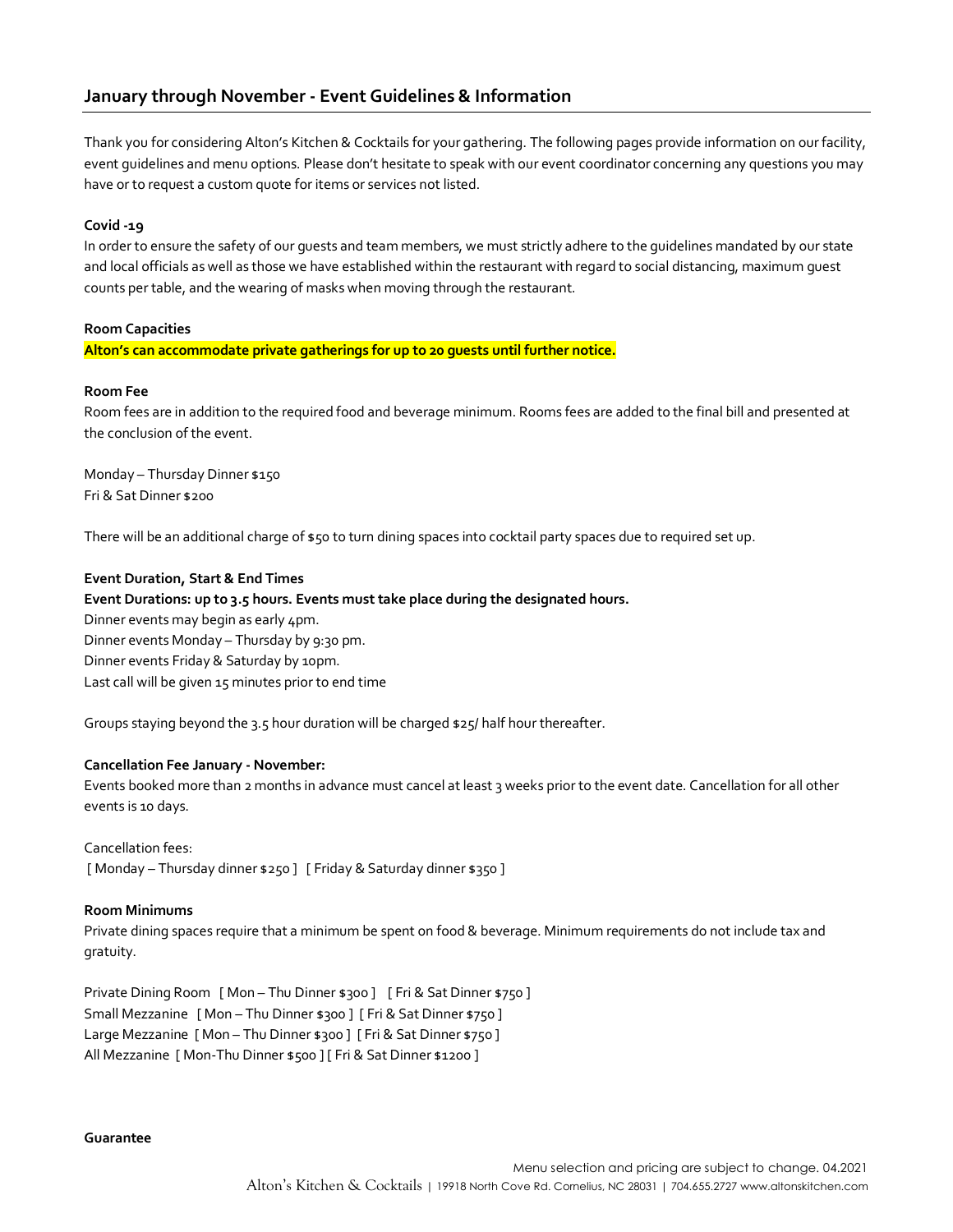A guaranteed guest count is required 1 week prior to the event. You will be charged by the guaranteed number or the number served, whichever is greater. Alton's Kitchen & Cocktails is not responsible for service to more than the guaranteed amount.

#### **Service & Gratuity**

There will be a 20% gratuity added for food and beverage. A minimum gratuity for each server must be met. Any shortfall from the 20% gratuity will be added to final bill.

Dinner Gratuity Minimum Per Server [ Monday – Thursday \$135 ] [ Friday & Saturday \$175 ]

Seated service quest/server ratios [ up to 15 quests /1 server ] [16-30 quests / 2 servers ] [ 31-45 quests / 3 servers ] [ 46-60 quests / 4 servers ]

Buffet or cocktail party guest/server ratio [ up to 20 / 1 server ] [ 20-40 / 2 servers ] [41-60 quests / 3 servers ]

#### **Food & Beverage Notes**

Pricing is subject to change without notice. All menu items will be charged at current menu pricing and may differ than is listed in this packet.

#### **Daily food and drink specials are not applicable for private events.**

Outside food and beverage are not permitted except for custom desserts for which a \$25 dessert fee will apply.

Pre-ordering is required for groups of 30 or more. A menu link is prepared by Alton's for you to distribute via email to your guest list. Each guests' menu selection is sent directly to Alton's. This helps ensure proper preparation and allows us to offer higher food cost, unique items on our event menus.

#### **Special Requests**

Any special request that can be accommodated by our facility will be fulfilled but any expense or cost will be absorbed by the individual(s) responsible for the event. This includes extra time required for event set up, decorating and planning services. Additional fees will apply based on scope of work and agreed upon by both parties.

#### **Decorating & Cleaning**

The use of table confetti, glitter or streamers of any kind is strictly prohibited. Helium balloons must be secured with a weight to prevent getting trapped in the ceiling. Nothing can be taped, pinned or hung from the walls in any fashion.

A minimum \$100 fee will be applied to your bill to cover additional clean up or repairs to the room due to use of such items.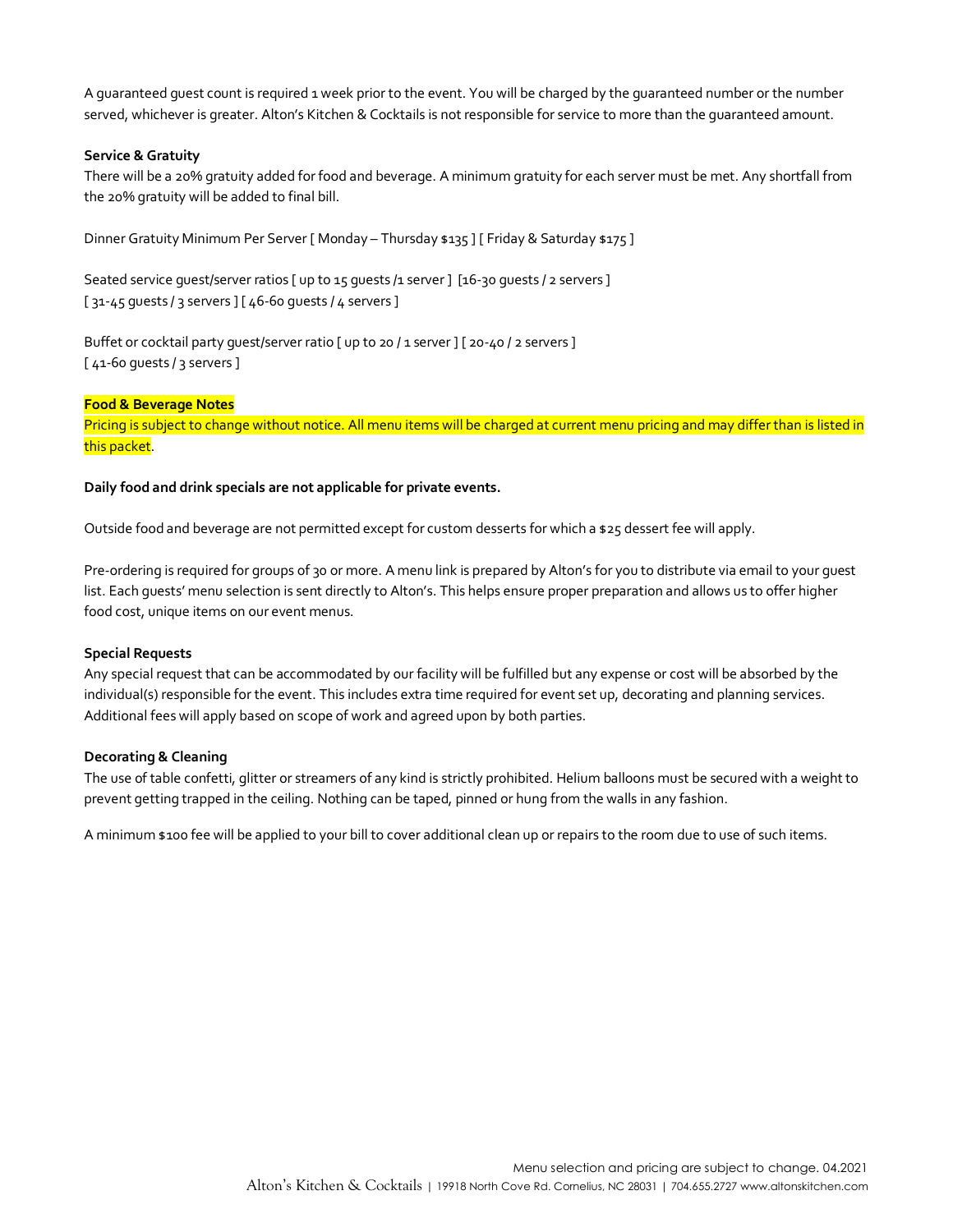# **Dinner - Seated Menu Options**

### **Entrée Course Selection**

Entrée price includes house salad and two sides, grilled asparagus and roasted garlic mashed potatoes. Items with (\*) are paired with side as listed.

Beverages not included.

Select up to 4 entree options. **(GF)**=Gluten Free.

**All-Natural Roasted Chicken \$24** ½ Chicken w/ house dry rub & natural demi glaze (GF)

# **Seattle Style Salmon \$31**

9oz Salmon marinated and grilled in a Pacific Rim Glaze (GF)

## **Atlantic Yellowfin Tuna \$31\*** (GF)

7oz Cast iron seared tuna, prepared medium-rare served with vine ripe tomatoes and coleslaw

**Slow Roasted Prime Rib \$34** (GF) 12oz w/ Au Jus and Horseradish Sauce

**Grilled Ribeye Steak \$38** (GF) Grilled with maître d hotel butter

**Filet Mignon \$42** 9oz Cast Iron Seared Filet (GF)

**Vegetable Plate \$26** (GF upon request) 4 Seasonal Vegetables

## **Dessert Course Selection \$4pp**

White Chocolate Bread Pudding w/ pecan + caramel topping Oreo Cookie Ice Cream Sandwich Seasonal Selection

**Dessert Fee** Guests are welcome to bring in custom desserts for a flat fee of \$25.

# **\$28 Business Dinner Available Monday – Thursday**

\$28pp + tax & Gratuity. No Adjustments or Substitutions.

**1st Course** Small House Salad

## **2nd Course Entrée Selection**

All Natural Roasted Chicken w/ Roasted Garlic Mashed Potatoes – (½ chicken) 8oz Slow Roasted Prime Rib w/ mashed potatoes 7oz Seattle Style Salmon w/ coleslaw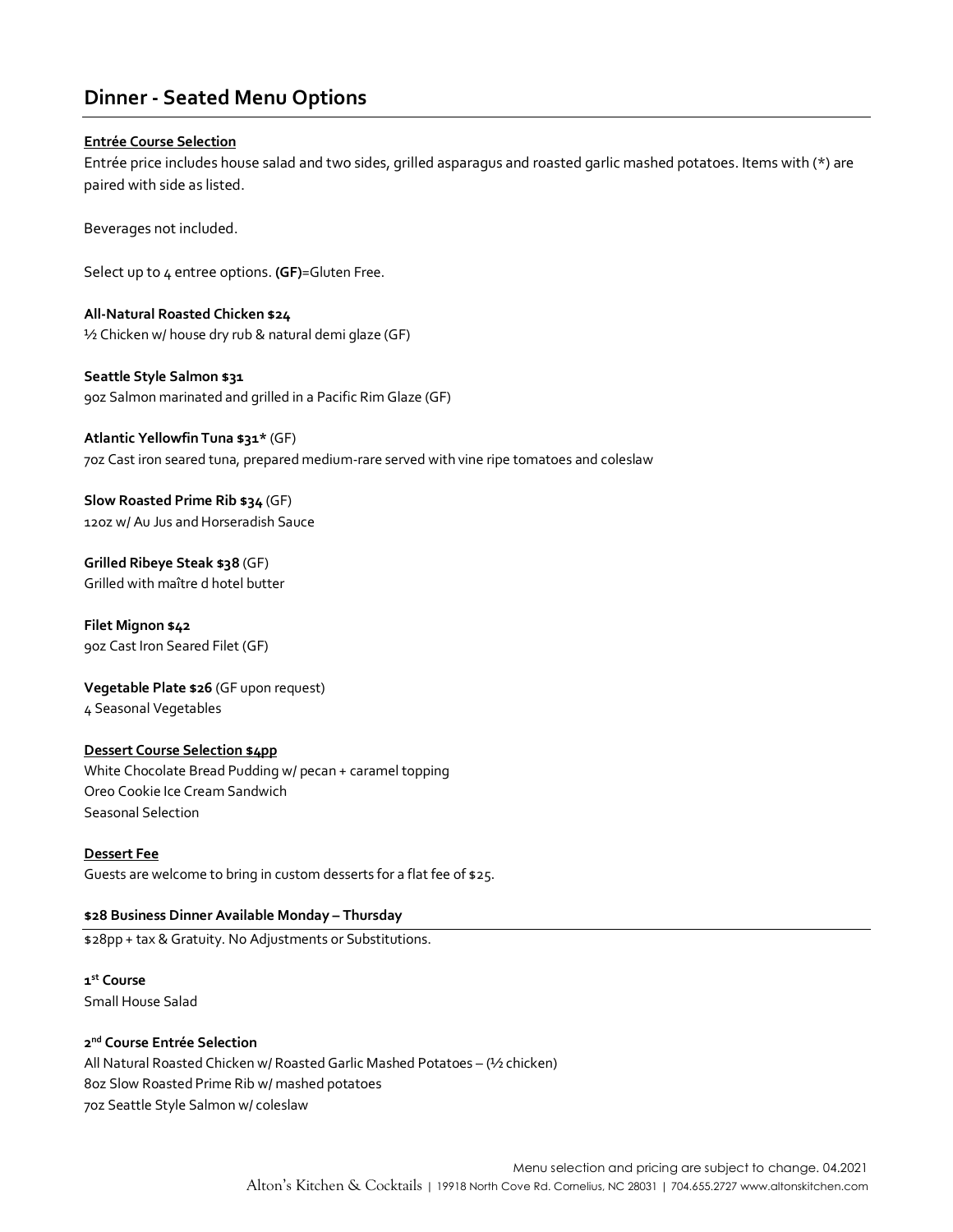# **Family Style Appetizer Options**

Appetizer selections can be made from the buffet list in this packet or from our regular dinner menu. Appetizers can be served family style at the table or set up buffet style depending on guest count and room capacity. Current pricing available on our website at altonkitchen.com.

#### *\$8 appetizer special is not applicable for private events*

**Crab Fries** Crispy fries, lump blue crab, Louie dressing

**Crispy Calamari** House-made dill tarter

**Fire Cracker Shrimp** Spicy Shanghai sauce

**Peninsula Nachos** Braised beef, blue cheese

**Tuna Poke (GF)** avocado, tomatoes, cucumbers, warm chips

**Shrimp Cocktail (GF)** house-made cocktail and remoulade

**Spinach & Artichoke Dip**  picante, sour cream, warm tortilla chips

**Prime Rib Stuffed Mushrooms** three cheese-horseradish stuffing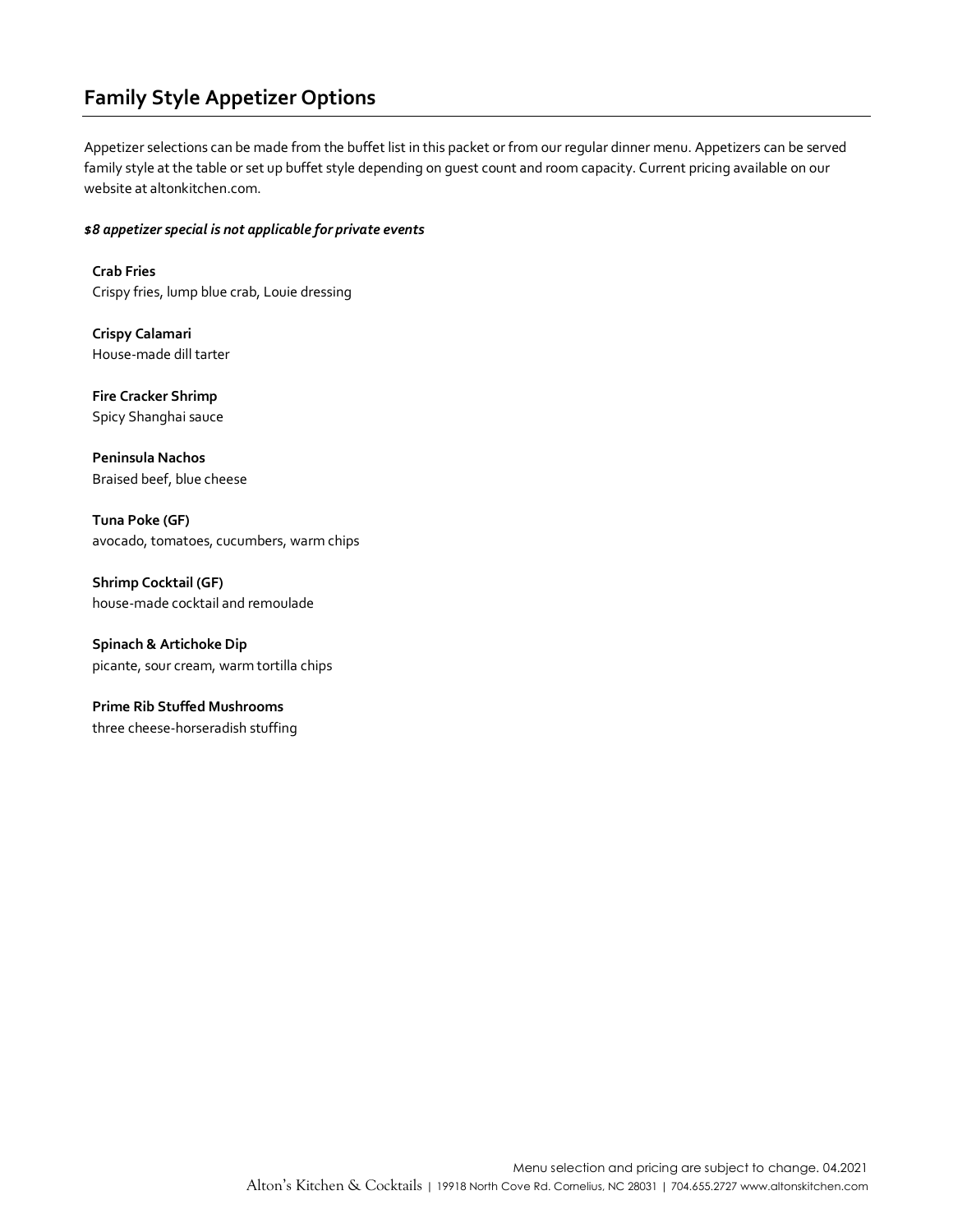# **Bar Options**

Alton's offers a full service bar and excellent wine selection available at our regular menu pricing.

**Daily food and drink specials are not applicable for private events.**

#### **Beverage Package Examples**

- □ Non-Alcoholic Drinks Only
- □ Bottled Beer & Wine Only. Host selects wine and beer to be offered.
- $\Box$  Open Bar for Seated Dinner Select the wine and/or beer you would like to offer, charged by the bottle/can.
- □ Limited Bar Guests can order from a menu you create. You can provide drink tickets to your quests for a specified selection of drinks
- □ Cash Bar Guests pay for alcoholic beverages
- $\Box$  \$30 corkage fee per bottle for guests who wish to bring their own wine. 1 bottle per 4 guests maximum
- All other outside beverages are prohibited

**For hosts who wish to provide a limited or open bar that includes beer and/or wine we ask that you select 2 red wines, two white wines and a selection of beer to make available to your guests. Current selections with pricing can be found on our website a[t www.altonskitchen.com.](http://www.altonskitchen.com/) Click on Dinner Menu and scroll to page 2.**